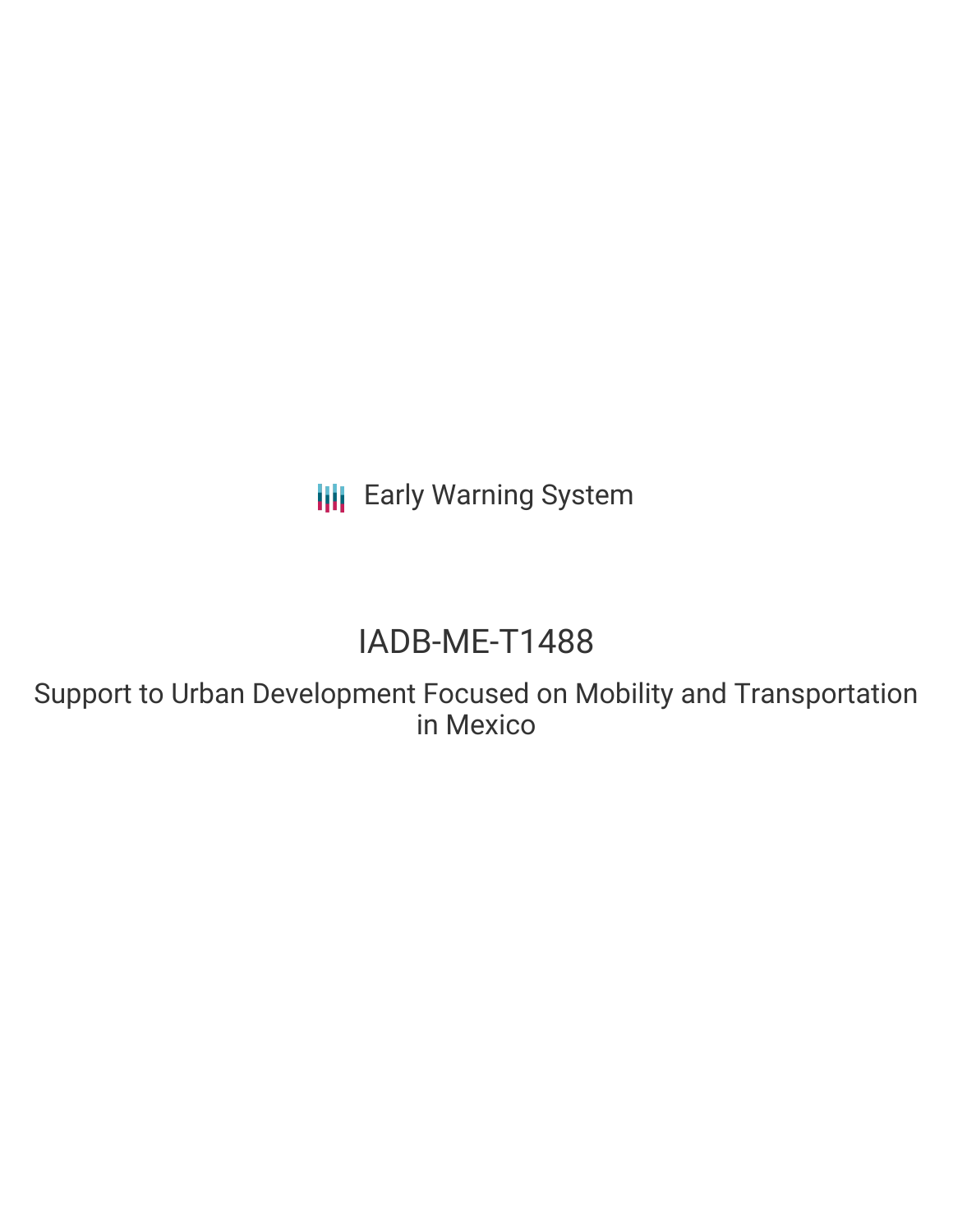

### **Quick Facts**

| <b>Countries</b>               | Mexico                                               |
|--------------------------------|------------------------------------------------------|
| <b>Financial Institutions</b>  | Inter-American Development Bank (IADB)               |
| <b>Status</b>                  | Approved                                             |
| <b>Bank Risk Rating</b>        | U                                                    |
| <b>Borrower</b>                | Government of Mexico                                 |
| <b>Sectors</b>                 | Law and Government, Technical Cooperation, Transport |
| <b>Investment Type(s)</b>      | <b>Advisory Services</b>                             |
| <b>Investment Amount (USD)</b> | $$0.35$ million                                      |
| <b>Project Cost (USD)</b>      | \$0.35 million                                       |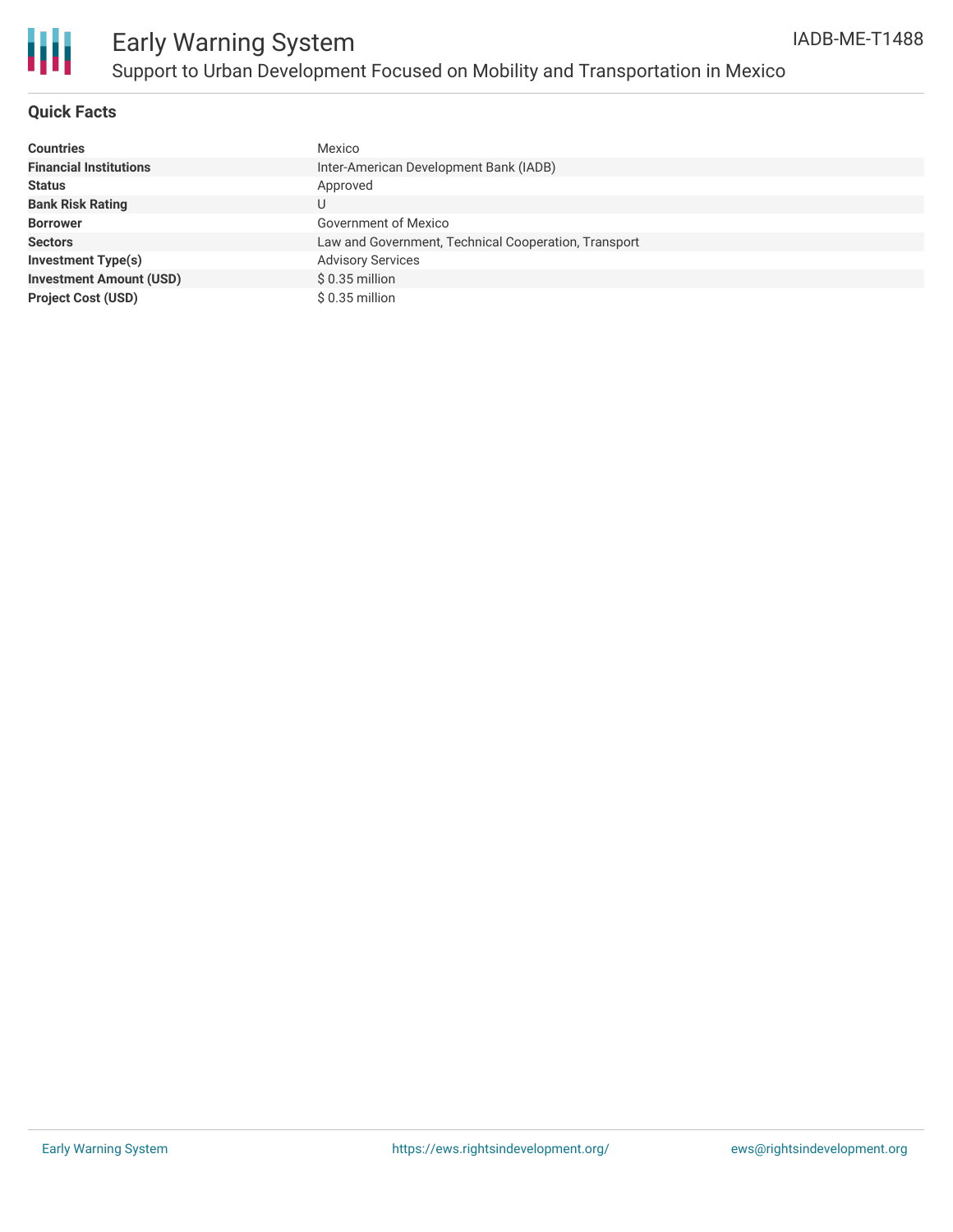

## Early Warning System Support to Urban Development Focused on Mobility and Transportation in Mexico

### **Project Description**

The objective of this Technical Cooperation (TC) is to support SEDATU in deepening the diagnosis and measures to connect land management, urban spatial growth and mobility, placing the user at the center of territorial strategies in the country.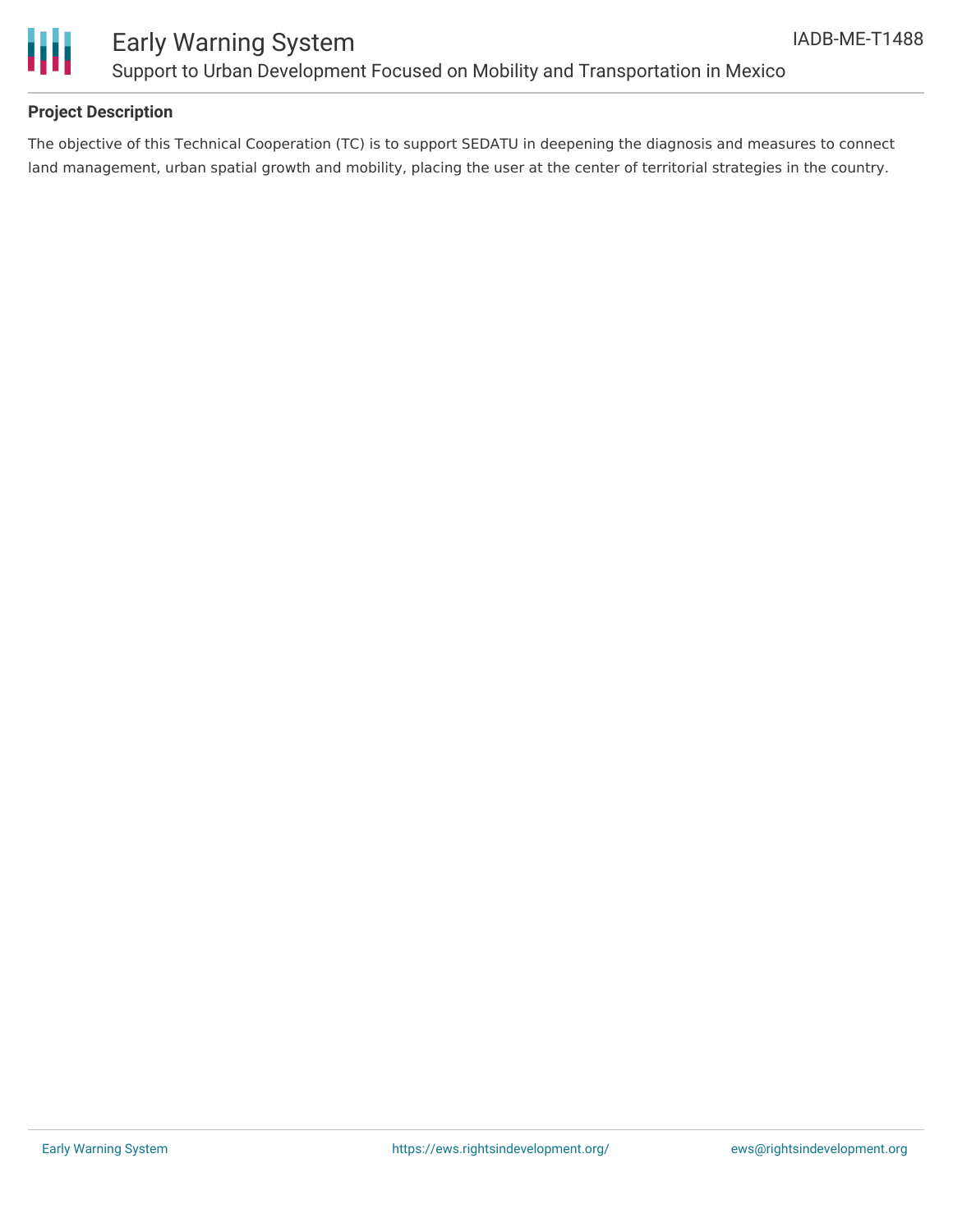

# Early Warning System Support to Urban Development Focused on Mobility and Transportation in Mexico

#### **Investment Description**

• Inter-American Development Bank (IADB)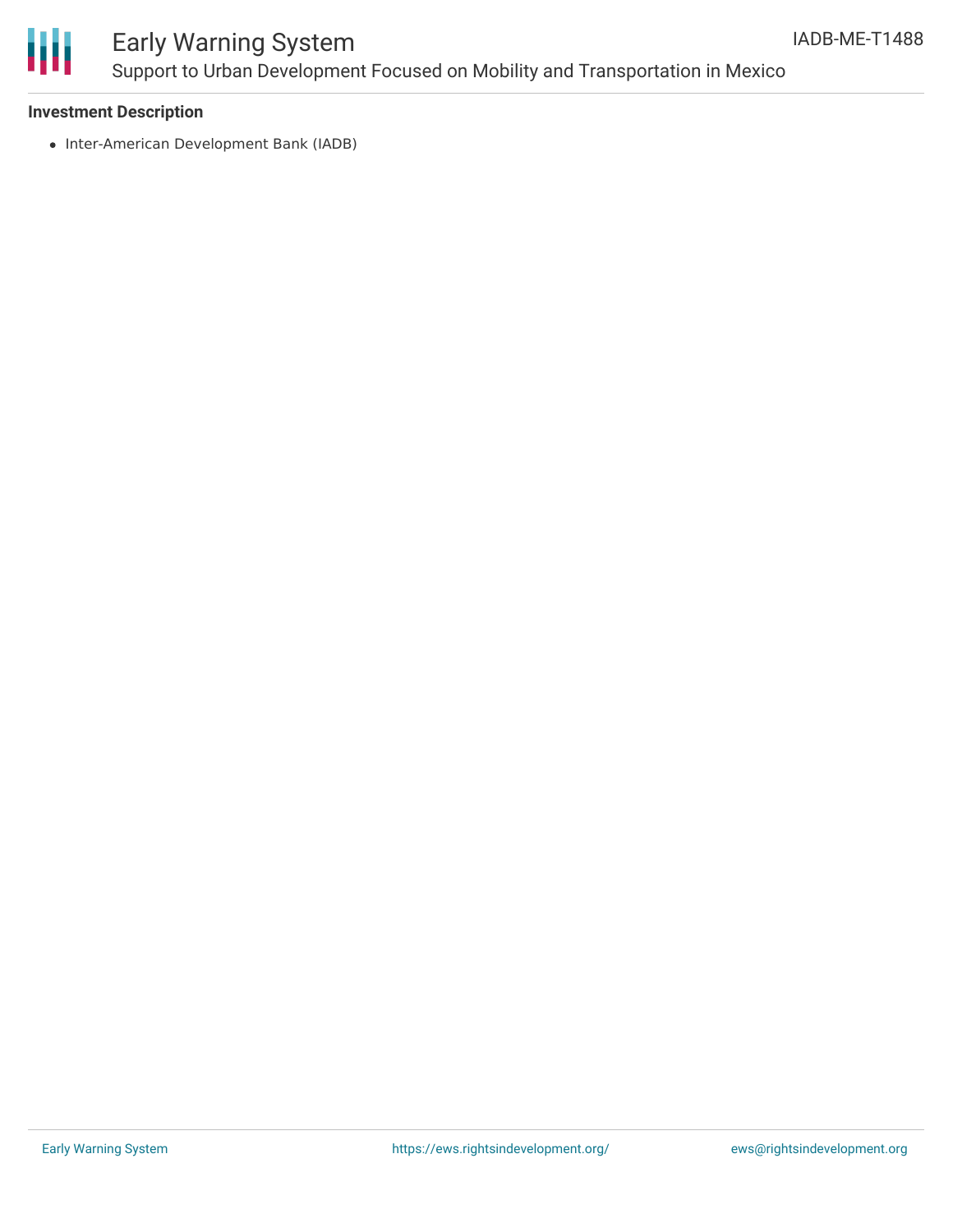

#### **Contact Information**

#### ACCOUNTABILITY MECHANISM OF IADB

The Independent Consultation and Investigation Mechanism (MICI) is the independent complaint mechanism and fact-finding body for people who have been or are likely to be adversely affected by an Inter-American Development Bank (IDB) or Inter-American Investment Corporation (IIC)-funded project. If you submit a complaint to MICI, they may assist you in addressing the problems you raised through a dispute-resolution process with those implementing the project and/or through an investigation to assess whether the IDB or IIC is following its own policies for preventing or mitigating harm to people or the environment. You can submit a complaint by sending an email to MICI@iadb.org. You can learn more about the MICI and how to file a complaint at http://www.iadb.org/en/mici/mici,1752.html (in English) or http://www.iadb.org/es/mici/mici,1752.html (Spanish).